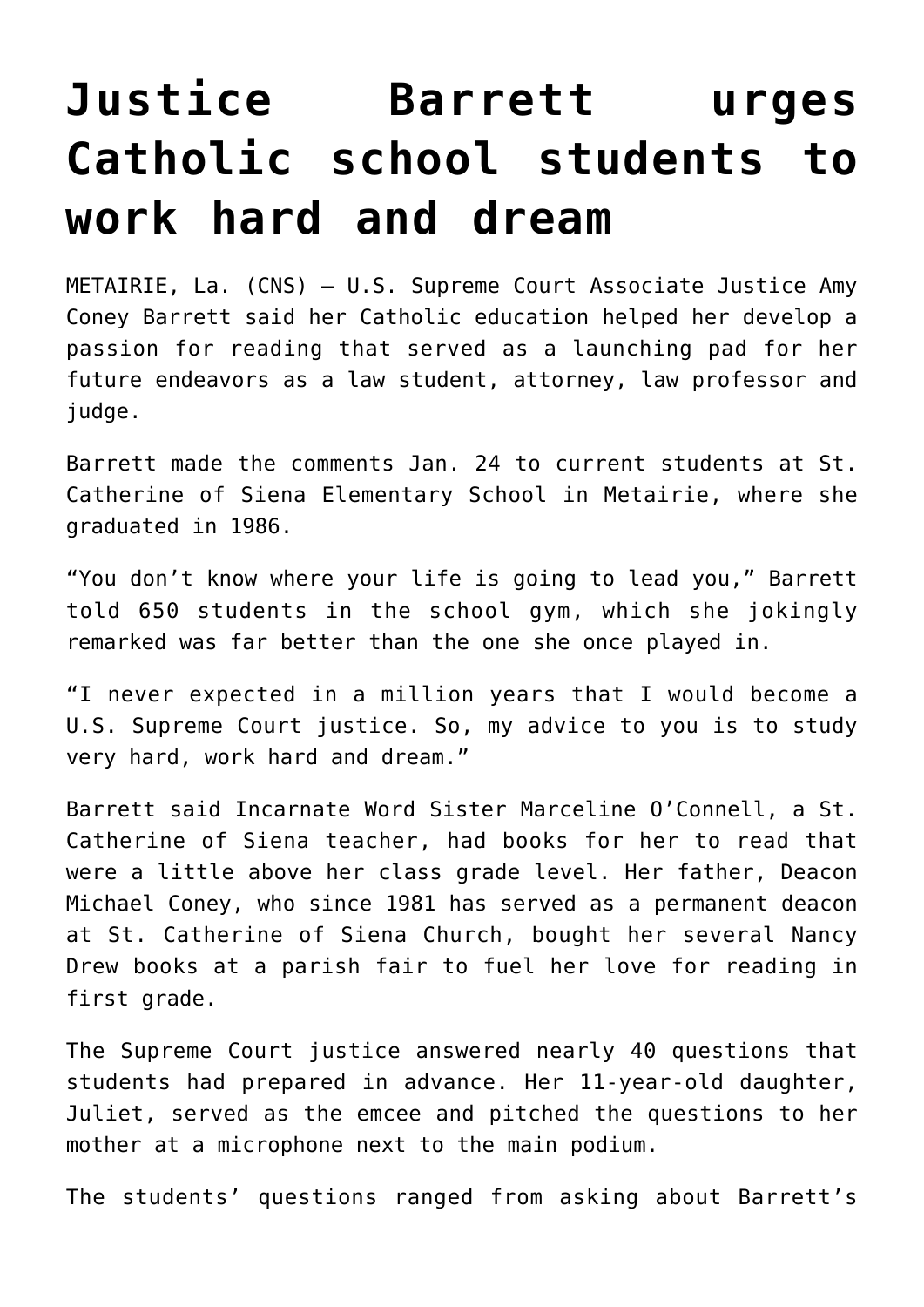interests as an elementary school student to broader questions about her new role on the nine-member court.

Barrett was confirmed after a rigorous Senate hearing and took the bench as the fifth woman Supreme Court justice Oct. 27, 2020.

When asked if she had any hesitation about accepting the nomination to the Supreme Court, Barrett said she and her husband, Jesse, the parents of seven children, did have concerns about how the workload, the confirmation process and the loss of privacy would impact them and their children.

"We talked and prayed about that," she said.

Barrett and Justice Brett Kavanaugh are the only two justices who have children still living with them at home.

Barrett told the students she rarely reads positive or negative comments about her in print or on social media, adding that her mother told her a long time ago "that what people say doesn't define who you are as a person."

One of the things that most people may not know about the Supreme Court justices is that despite having to rule on complex and divisive issues, they maintain friendly interpersonal relationships.

She noted that the court hears about 60 to 65 cases a year, and on the days they hear oral arguments, the justices eat lunch together.

"The only rule is we can talk only about our family or sports or other things that are not work-related — and not about the cases that are before us," Barrett said.

She said a few days after she began work at the Supreme Court in October 2020, Justice Sonia Sotomayor walked into her office with bags of Halloween candy for her children. Sotomayor also gave one of Barrett's daughters a birthday